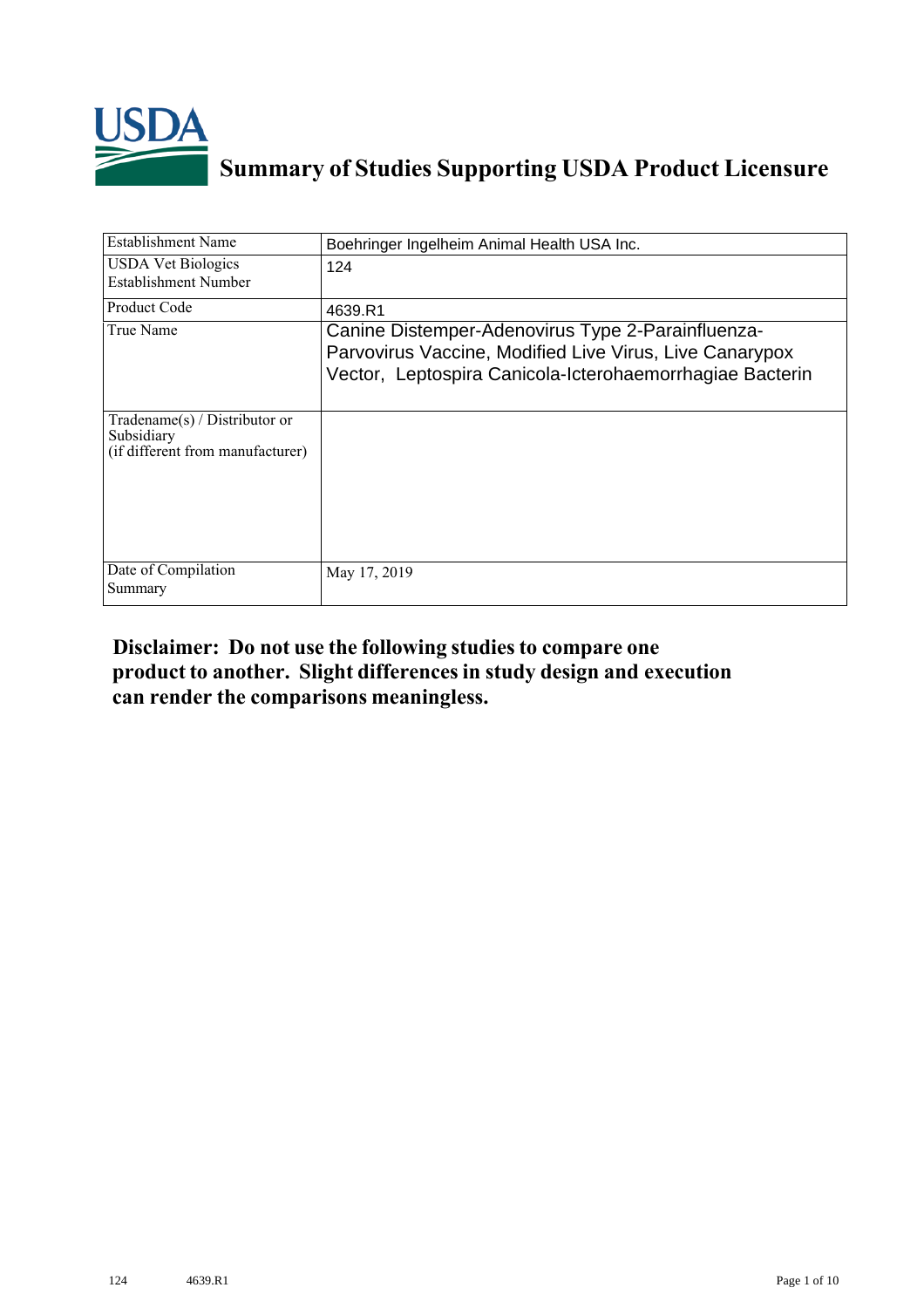| <b>Study Type</b>              | Efficacy                                                                                                                                                                                                                                                                                                                    |
|--------------------------------|-----------------------------------------------------------------------------------------------------------------------------------------------------------------------------------------------------------------------------------------------------------------------------------------------------------------------------|
| <b>Pertaining to</b>           | Canine adenovirus type 2 (CAV-2)                                                                                                                                                                                                                                                                                            |
| <b>Study Purpose</b>           | Demonstrate efficacy against canine adenovirus type 1 (canine                                                                                                                                                                                                                                                               |
|                                | hepatitis)                                                                                                                                                                                                                                                                                                                  |
| <b>Product Administration</b>  | Intramuscularly (IM) and subcutaneously (SQ)                                                                                                                                                                                                                                                                                |
| <b>Study Animals</b>           | Dogs                                                                                                                                                                                                                                                                                                                        |
| <b>Challenge Description</b>   |                                                                                                                                                                                                                                                                                                                             |
| <b>Interval observed after</b> |                                                                                                                                                                                                                                                                                                                             |
| challenge                      |                                                                                                                                                                                                                                                                                                                             |
| <b>Results</b>                 | Study data were evaluated by USDA-APHIS prior to product<br>licensure and met regulatory standards for acceptance at the time of<br>submission. No data are published because this study was submitted<br>to USDA-APHIS prior to January 1, 2007, and APHIS only requires<br>publication of data submitted after that date. |
| <b>USDA Approval Date</b>      | 1987                                                                                                                                                                                                                                                                                                                        |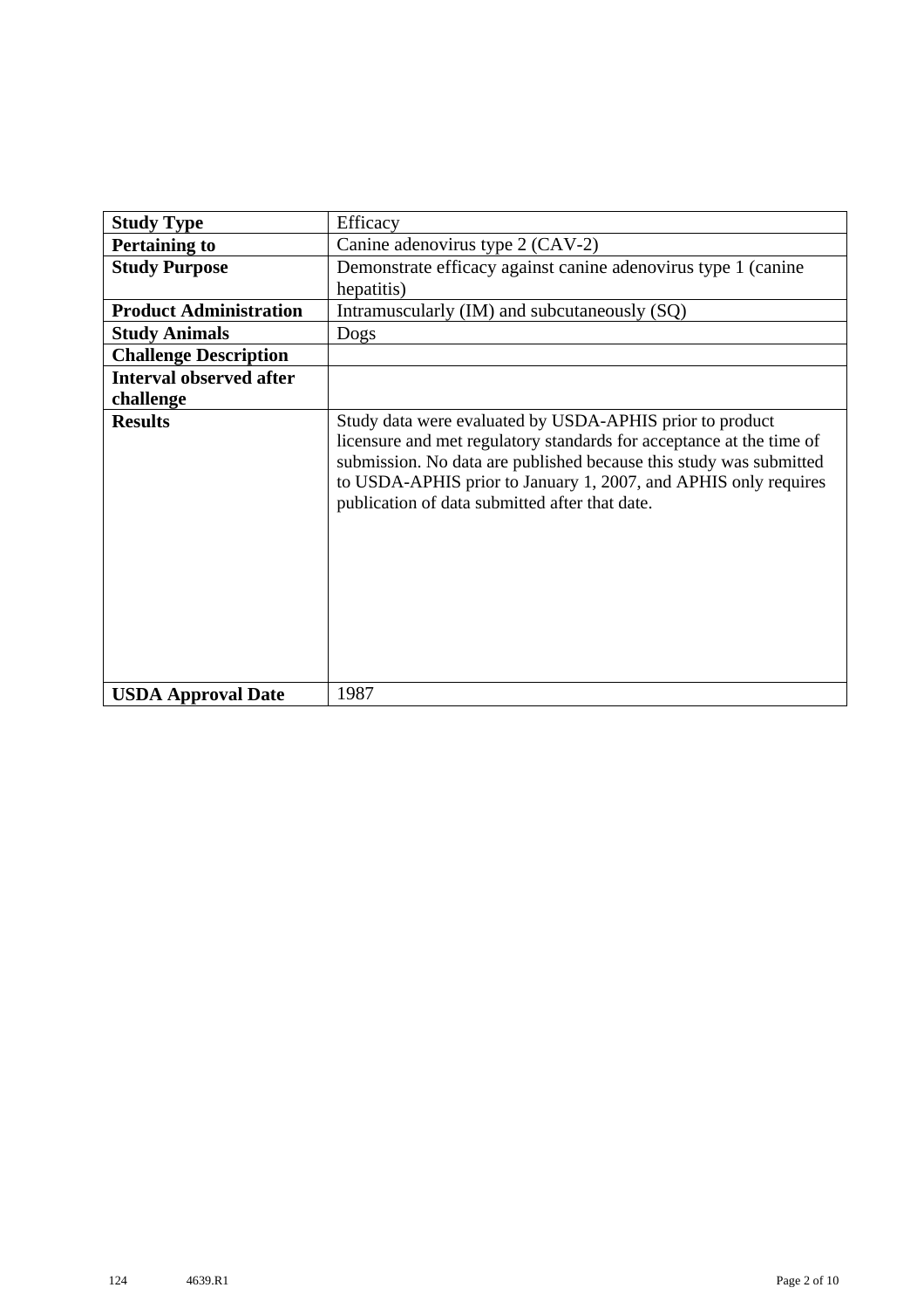| <b>Study Type</b>              | Efficacy                                                                                                                                                                                                                                                                                                                                                                                              |
|--------------------------------|-------------------------------------------------------------------------------------------------------------------------------------------------------------------------------------------------------------------------------------------------------------------------------------------------------------------------------------------------------------------------------------------------------|
| <b>Pertaining to</b>           | Canine adenovirus type 2 (CAV-2)                                                                                                                                                                                                                                                                                                                                                                      |
| <b>Study Purpose</b>           | Demonstrate efficacy against canine adenovirus type 2 (canine                                                                                                                                                                                                                                                                                                                                         |
|                                | respiratory disease complex)                                                                                                                                                                                                                                                                                                                                                                          |
| <b>Product Administration</b>  | Intramuscularly (IM) and subcutaneously (SQ)                                                                                                                                                                                                                                                                                                                                                          |
| <b>Study Animals</b>           | Dogs                                                                                                                                                                                                                                                                                                                                                                                                  |
| <b>Challenge Description</b>   |                                                                                                                                                                                                                                                                                                                                                                                                       |
| <b>Interval observed after</b> |                                                                                                                                                                                                                                                                                                                                                                                                       |
| challenge                      |                                                                                                                                                                                                                                                                                                                                                                                                       |
| <b>Results</b>                 | Study results applicable to subcutaneous (SQ) route of administration.<br>Study data were evaluated by USDA-APHIS prior to product<br>licensure and met regulatory standards for acceptance at the time of<br>submission. No data are published because this study was submitted<br>to USDA-APHIS prior to January 1, 2007, and APHIS only requires<br>publication of data submitted after that date. |
| <b>USDA Approval Date</b>      | July 14, 1989                                                                                                                                                                                                                                                                                                                                                                                         |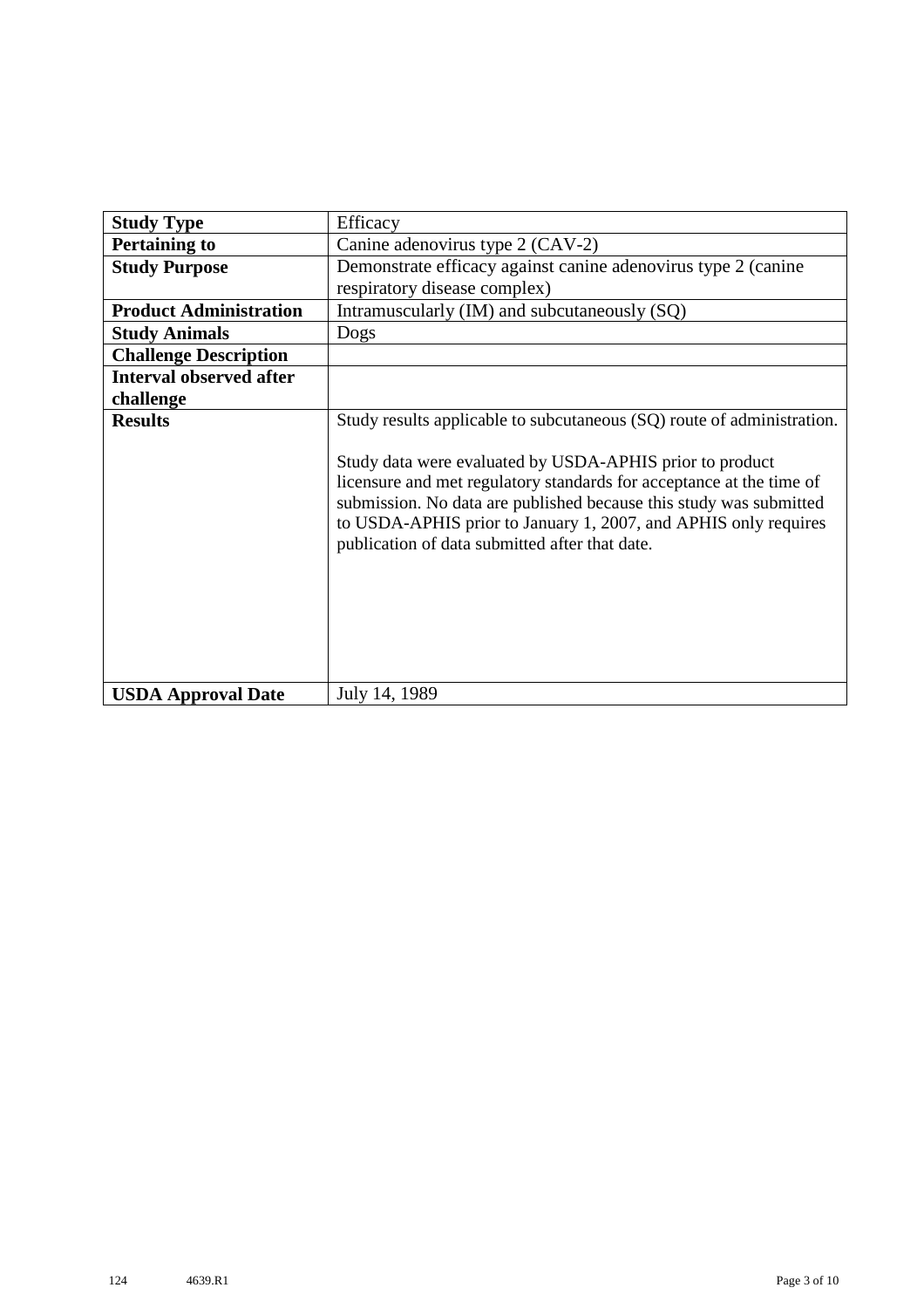| <b>Study Type</b>              | Efficacy                                                                                                                                                                                      |
|--------------------------------|-----------------------------------------------------------------------------------------------------------------------------------------------------------------------------------------------|
| <b>Pertaining to</b>           | Leptospira canicola                                                                                                                                                                           |
| <b>Study Purpose</b>           | Demonstrate efficacy against L. canicola                                                                                                                                                      |
| <b>Product Administration</b>  | Intramuscularly (IM) and subcutaneously (SQ)                                                                                                                                                  |
| <b>Study Animals</b>           | Dogs                                                                                                                                                                                          |
| <b>Challenge Description</b>   |                                                                                                                                                                                               |
| <b>Interval observed after</b> |                                                                                                                                                                                               |
| challenge                      |                                                                                                                                                                                               |
| <b>Results</b>                 | Study data were evaluated by USDA-APHIS prior to product<br>licensure and met regulatory standards for acceptance at the time of<br>submission. Study data, however, are no longer available. |
| <b>USDA Approval Date</b>      | December 4, 1989                                                                                                                                                                              |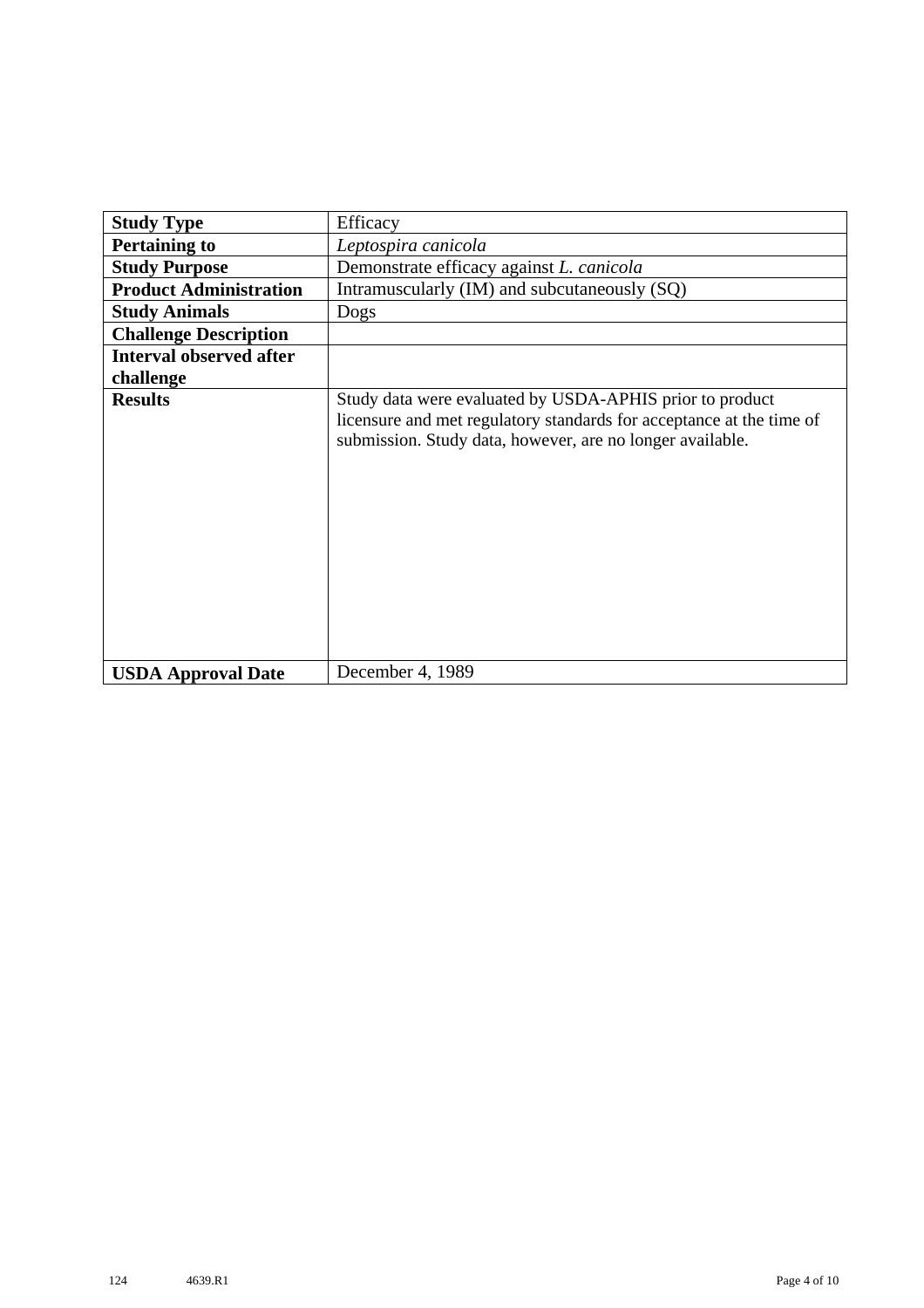| <b>Study Type</b>              | Efficacy                                                                                                                                                                                      |
|--------------------------------|-----------------------------------------------------------------------------------------------------------------------------------------------------------------------------------------------|
| <b>Pertaining to</b>           | Leptospira icterohaemorrhagiae                                                                                                                                                                |
| <b>Study Purpose</b>           | Demonstrate efficacy against L. icterohaemorrhagiae                                                                                                                                           |
| <b>Product Administration</b>  | Intramuscularly (IM) and subcutaneously (SQ)                                                                                                                                                  |
| <b>Study Animals</b>           | Dogs                                                                                                                                                                                          |
| <b>Challenge Description</b>   |                                                                                                                                                                                               |
| <b>Interval observed after</b> |                                                                                                                                                                                               |
| challenge                      |                                                                                                                                                                                               |
| <b>Results</b>                 | Study data were evaluated by USDA-APHIS prior to product<br>licensure and met regulatory standards for acceptance at the time of<br>submission. Study data, however, are no longer available. |
| <b>USDA Approval Date</b>      | December 4, 1989                                                                                                                                                                              |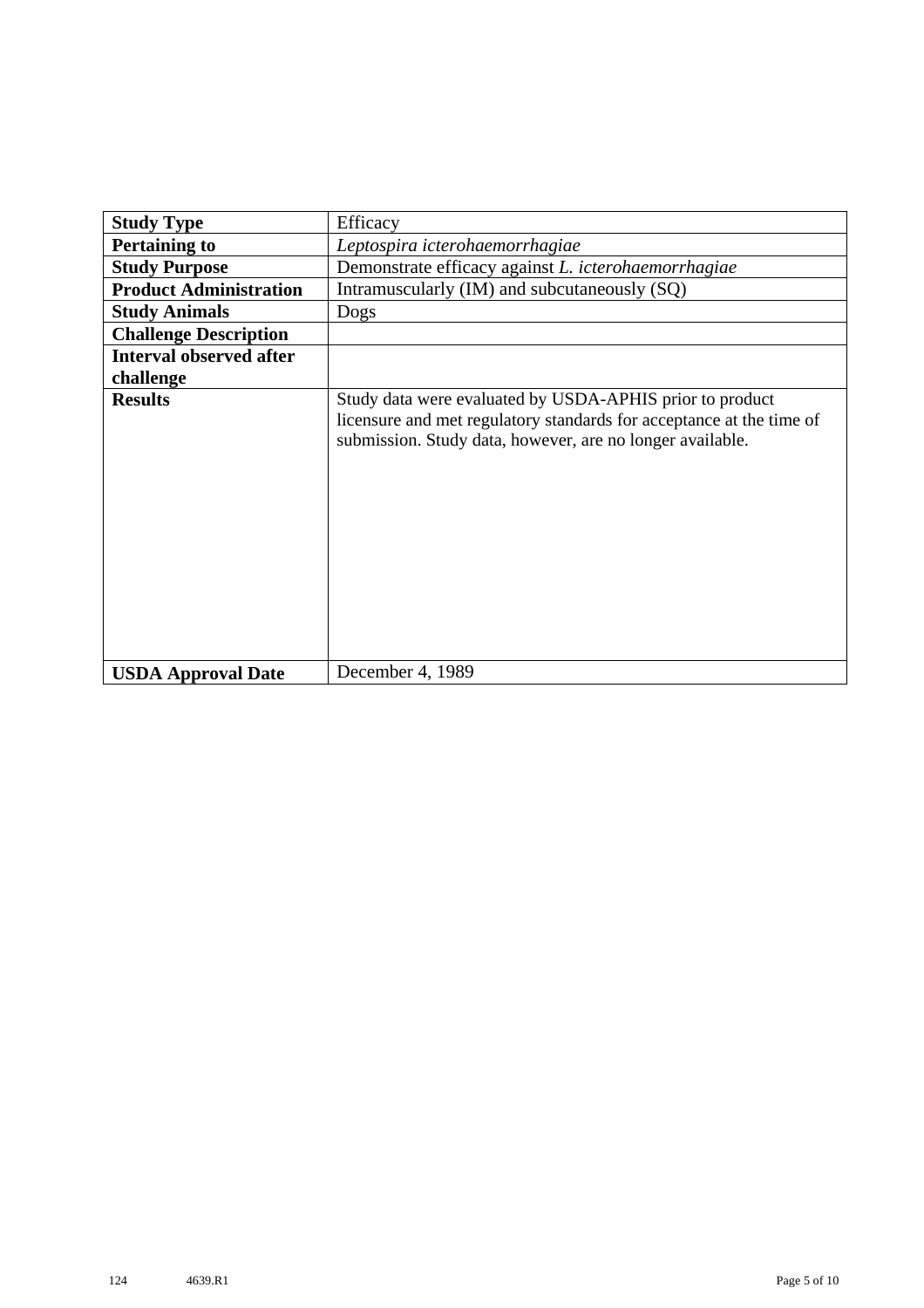| <b>Study Type</b>              | Efficacy                                                                                                                                                                                                                                                                                                                    |
|--------------------------------|-----------------------------------------------------------------------------------------------------------------------------------------------------------------------------------------------------------------------------------------------------------------------------------------------------------------------------|
| <b>Pertaining to</b>           | Canine parainfluenza virus                                                                                                                                                                                                                                                                                                  |
| <b>Study Purpose</b>           | Demonstrate efficacy against canine parainfluenza virus                                                                                                                                                                                                                                                                     |
| <b>Product Administration</b>  | Intramuscularly (IM) and subcutaneously (SQ)                                                                                                                                                                                                                                                                                |
| <b>Study Animals</b>           | Dogs                                                                                                                                                                                                                                                                                                                        |
| <b>Challenge Description</b>   |                                                                                                                                                                                                                                                                                                                             |
| <b>Interval observed after</b> |                                                                                                                                                                                                                                                                                                                             |
| challenge                      |                                                                                                                                                                                                                                                                                                                             |
| <b>Results</b>                 | Study data were evaluated by USDA-APHIS prior to product<br>licensure and met regulatory standards for acceptance at the time of<br>submission. No data are published because this study was submitted<br>to USDA-APHIS prior to January 1, 2007, and APHIS only requires<br>publication of data submitted after that date. |
| <b>USDA Approval Date</b>      | April 27, 1998                                                                                                                                                                                                                                                                                                              |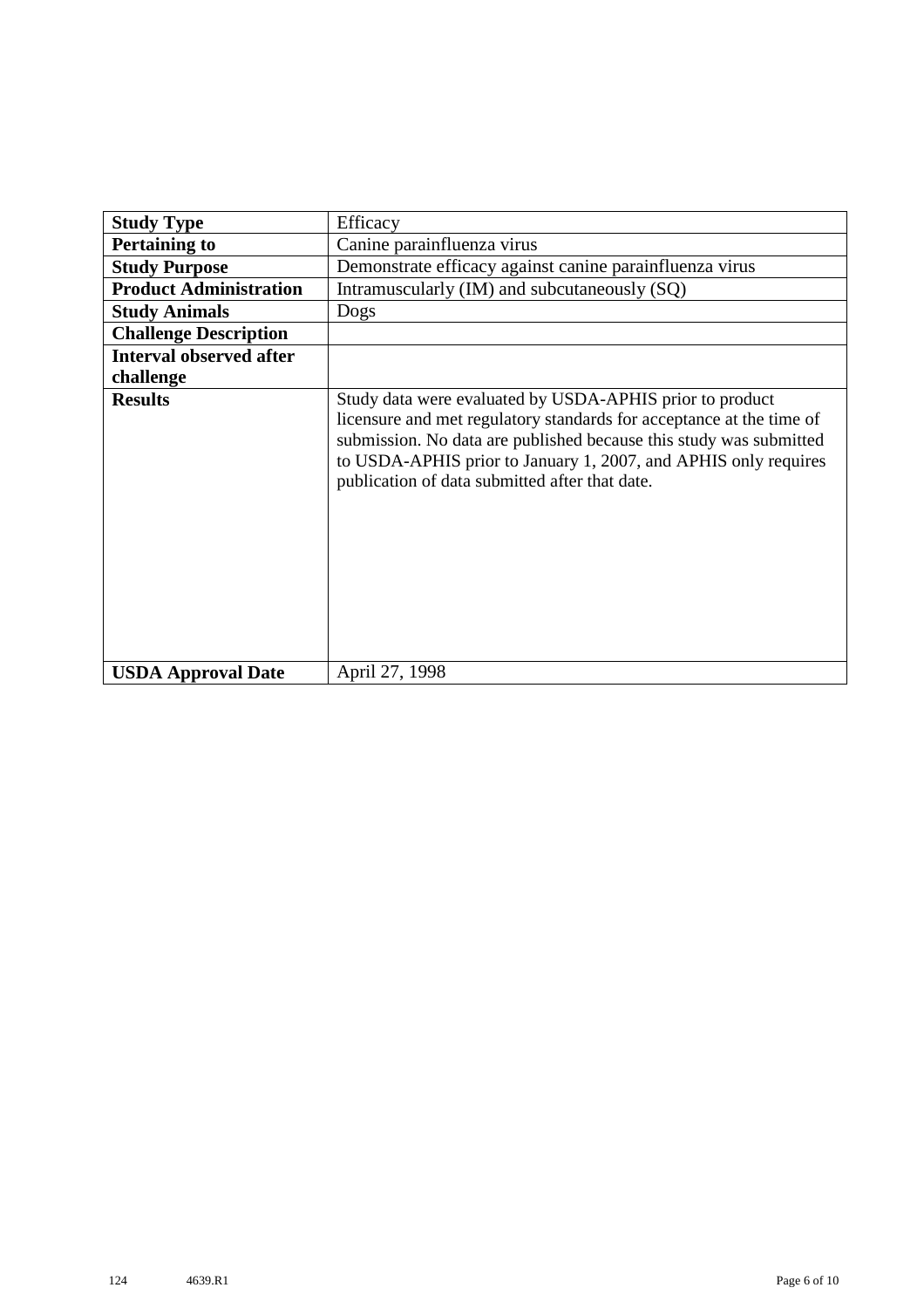|                                | Efficacy                                                                                                                                                                                                                                                                                                                    |
|--------------------------------|-----------------------------------------------------------------------------------------------------------------------------------------------------------------------------------------------------------------------------------------------------------------------------------------------------------------------------|
| <b>Study Type</b>              |                                                                                                                                                                                                                                                                                                                             |
| <b>Pertaining to</b>           | Canine distemper virus                                                                                                                                                                                                                                                                                                      |
| <b>Study Purpose</b>           | Demonstrate efficacy against canine distemper virus                                                                                                                                                                                                                                                                         |
| <b>Product Administration</b>  | Intramuscularly (IM) and subcutaneously (SQ)                                                                                                                                                                                                                                                                                |
| <b>Study Animals</b>           | Dogs                                                                                                                                                                                                                                                                                                                        |
| <b>Challenge Description</b>   |                                                                                                                                                                                                                                                                                                                             |
| <b>Interval observed after</b> |                                                                                                                                                                                                                                                                                                                             |
| challenge                      |                                                                                                                                                                                                                                                                                                                             |
| <b>Results</b>                 | Study data were evaluated by USDA-APHIS prior to product<br>licensure and met regulatory standards for acceptance at the time of<br>submission. No data are published because this study was submitted<br>to USDA-APHIS prior to January 1, 2007, and APHIS only requires<br>publication of data submitted after that date. |
| <b>USDA Approval Date</b>      | November 6, 1995                                                                                                                                                                                                                                                                                                            |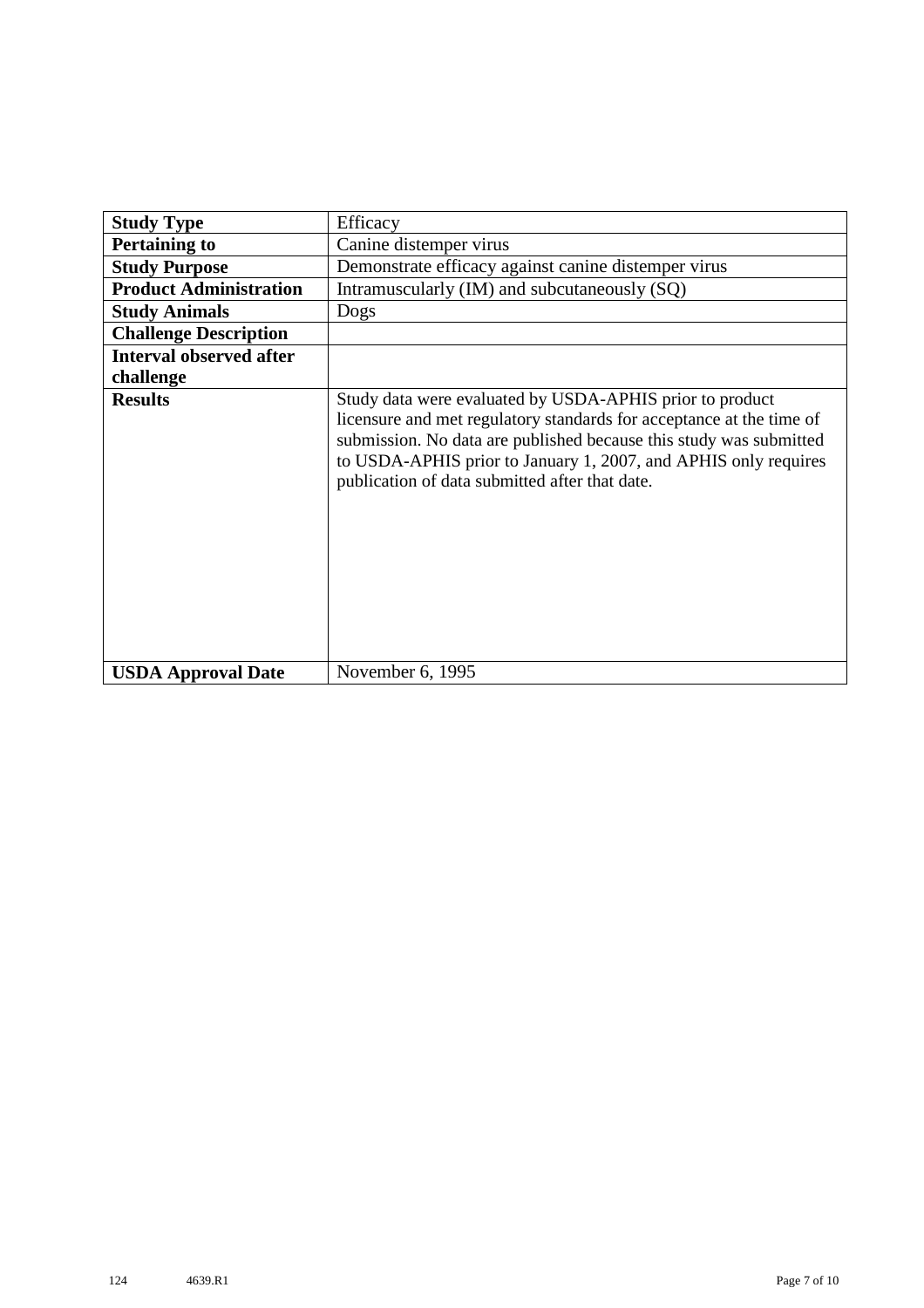| <b>Study Type</b>              | Efficacy                                                                                                                                                                                                                                                                                                                                                                                                  |
|--------------------------------|-----------------------------------------------------------------------------------------------------------------------------------------------------------------------------------------------------------------------------------------------------------------------------------------------------------------------------------------------------------------------------------------------------------|
| <b>Pertaining to</b>           | Canine parvovirus                                                                                                                                                                                                                                                                                                                                                                                         |
| <b>Study Purpose</b>           | Demonstrate efficacy against canine parvovirus                                                                                                                                                                                                                                                                                                                                                            |
| <b>Product Administration</b>  | Intramuscularly (IM) and Subcutaneously (SQ)                                                                                                                                                                                                                                                                                                                                                              |
| <b>Study Animals</b>           | Dogs                                                                                                                                                                                                                                                                                                                                                                                                      |
| <b>Challenge Description</b>   |                                                                                                                                                                                                                                                                                                                                                                                                           |
| <b>Interval observed after</b> |                                                                                                                                                                                                                                                                                                                                                                                                           |
| challenge                      |                                                                                                                                                                                                                                                                                                                                                                                                           |
| <b>Results</b>                 | Study results applicable to intramuscular (IM) route of<br>administration.<br>Study data were evaluated by USDA-APHIS prior to product<br>licensure and met regulatory standards for acceptance at the time of<br>submission. No data are published because this study was submitted<br>to USDA-APHIS prior to January 1, 2007, and APHIS only requires<br>publication of data submitted after that date. |
| <b>USDA Approval Date</b>      | April 12, 1994                                                                                                                                                                                                                                                                                                                                                                                            |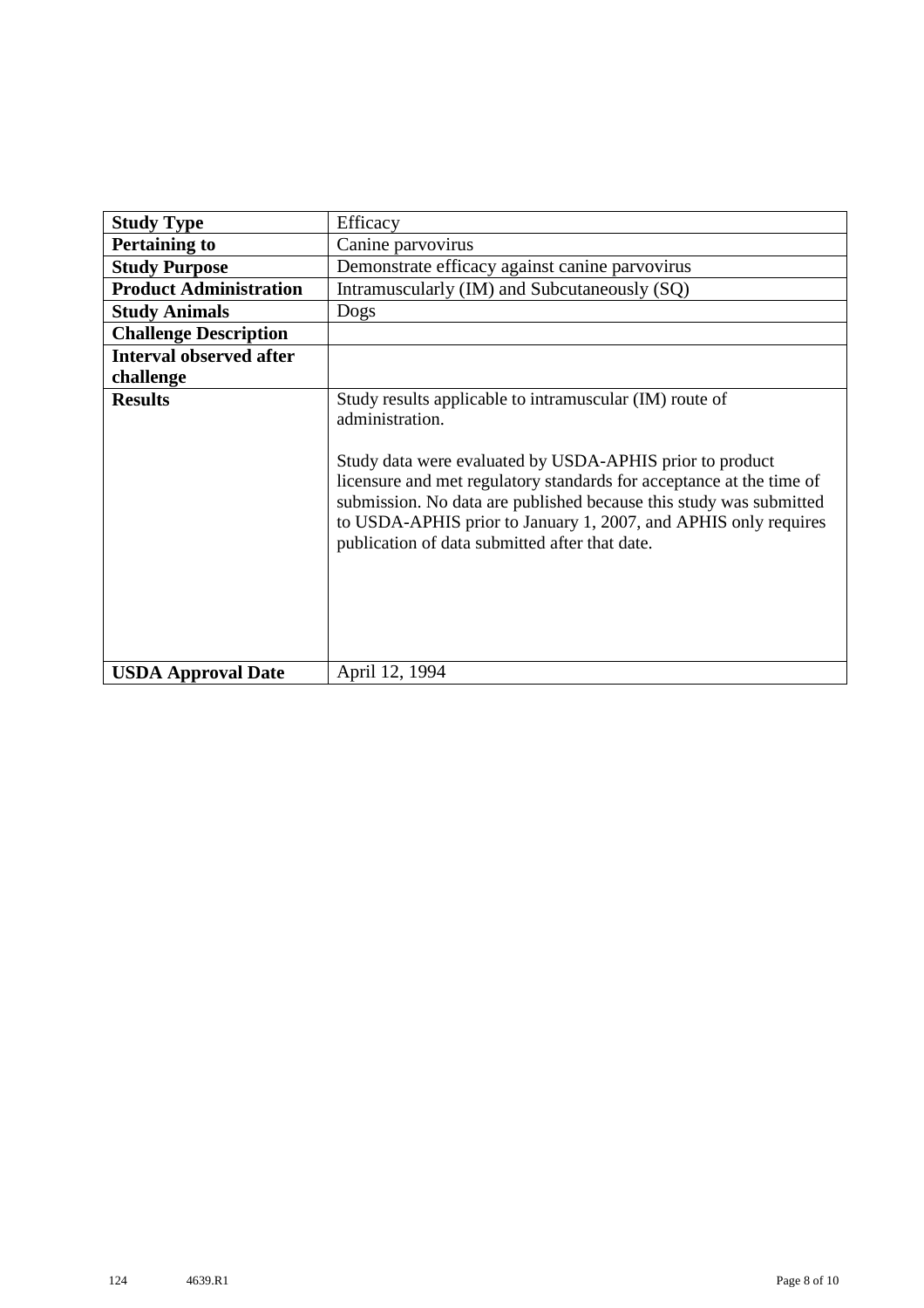| <b>Study Type</b>              | Safety                                                           |
|--------------------------------|------------------------------------------------------------------|
| <b>Pertaining to</b>           | Canine Adenovirus Type-2 (CAV-2)                                 |
| <b>Study Purpose</b>           | Development of corneal opacity is not associated with the use of |
|                                | this product                                                     |
| <b>Product Administration</b>  |                                                                  |
| <b>Study Animals</b>           |                                                                  |
| <b>Challenge Description</b>   |                                                                  |
| <b>Interval observed after</b> |                                                                  |
| challenge                      |                                                                  |
| <b>Results</b>                 | Study data are not available.                                    |
|                                |                                                                  |
|                                |                                                                  |
|                                |                                                                  |
|                                |                                                                  |
|                                |                                                                  |
|                                |                                                                  |
|                                |                                                                  |
|                                |                                                                  |
|                                |                                                                  |
|                                |                                                                  |
|                                |                                                                  |